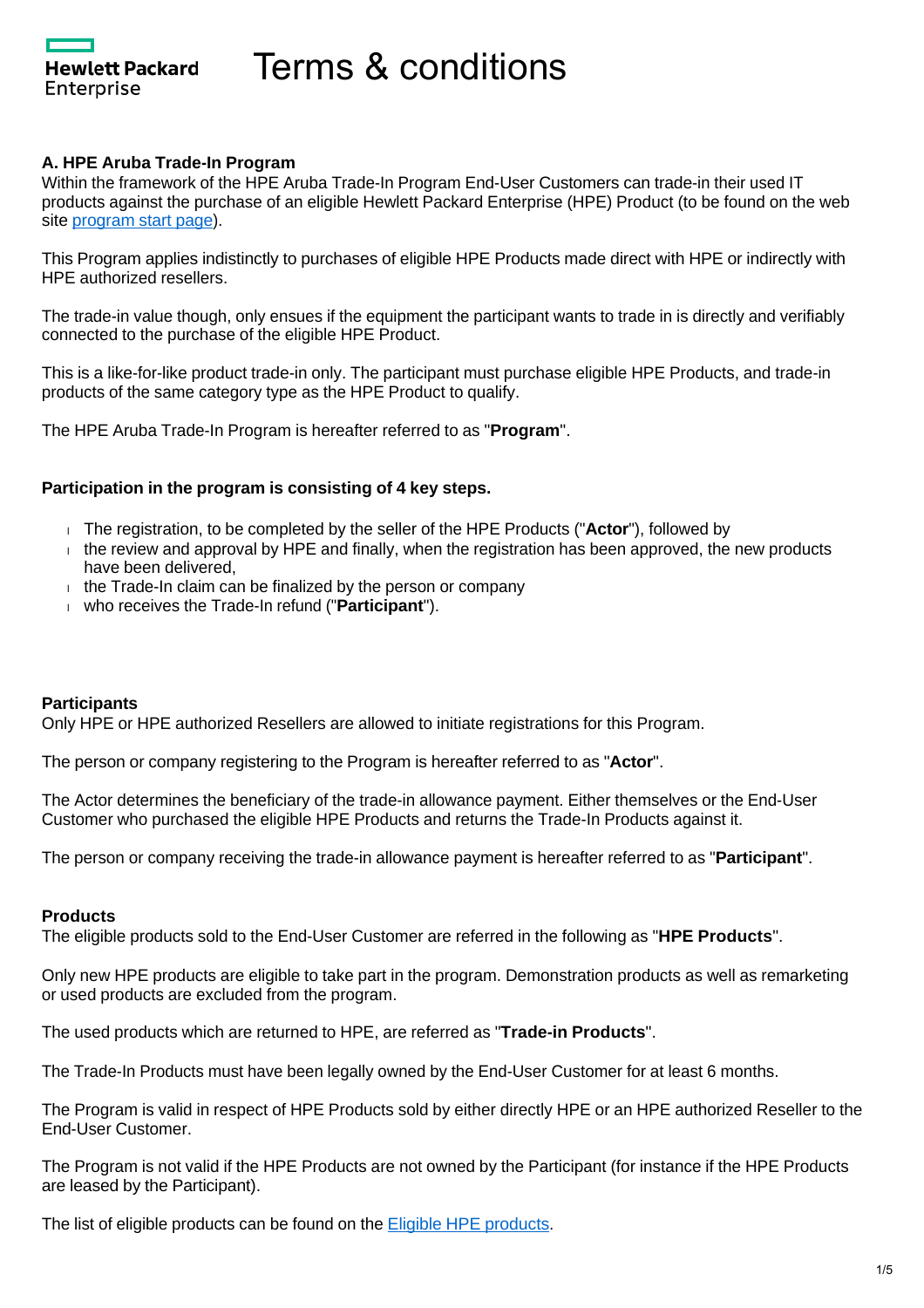**Hewlett Packard** Enterprise

#### **Trade-In Value Calculation**

The calculation of refund amount is based on points assigned to the products.

For HPE Products and Return Products in the category Switching, Routing and Wireless Access Controller, points are equal to the number of functioning networking ports in each product.

For Transceivers 1 point is assigned per product, for DAC cables 2 points.

For HPE Products and Return Products in the Wireless Access Points and Access Controllers categories, points refer to the quantity of products.

To attain the maximum refund for each HPE Product, the points for the corresponding Trade-In Products must be equal to or greater than the points assigned to the HPE Product.

Trade-in Products with points greater than the points assigned to corresponding HPE Product(s) will be accepted for being traded in. However, no payment will exceed the maximum trade-in amount assigned to the corresponding HPE Products.

Trade-in Products that qualify for fewer points than are assigned to the corresponding HPE Product(s) will qualify for a pro rata trade-in amount.

**Promoter (referred to herein as 'HPE'): Hewlett-Packard International Sarl** Route du Nant-d'Avril 150 CH-1217 Meyrin/Geneva **Switzerland** 

# **Paying Entity:**

# **Hewlett-Packard International Sarl**

Route du Nant d'Avril 150 CH-1217 Meyrin/Geneva **Switzerland** 

#### **B. Program rules and requirements**

The Program is valid in Latvia.

The trade-in agreement between HPE and the Participant is achieved through the acceptance of the terms and conditions in course of the claim process on the [program start page.](https://promotions.ext.hpe.com/WMCF.Web/lv/en/promotion/20241/?ocugid=)

When applicable, the Actor must supply the OPG number or the discount rate of the special pricing conditions granted for the HPE Product purchase against which the Trade-In is being requested. HPE reserves the rights to turn down the request for trade-in, or alternatively offer a different value for the Trade-In Products based on the review of the total transaction.

# **If the Actor is Participant**

A Transfer of Ownership document (available under [https://promotions.ext.hpe.com/Docs/HPE\\_transfer\\_of\\_ownership\\_EN.pdf\)](https://promotions.ext.hpe.com/Docs/HPE_transfer_of_ownership_EN.pdf), is mandatory agreement between End-User Customer and the Participant in order to certify the paragraphs below.

A. With the acceptance of the trade-in agreement, the participant warrants to hold legal title to the Trade-in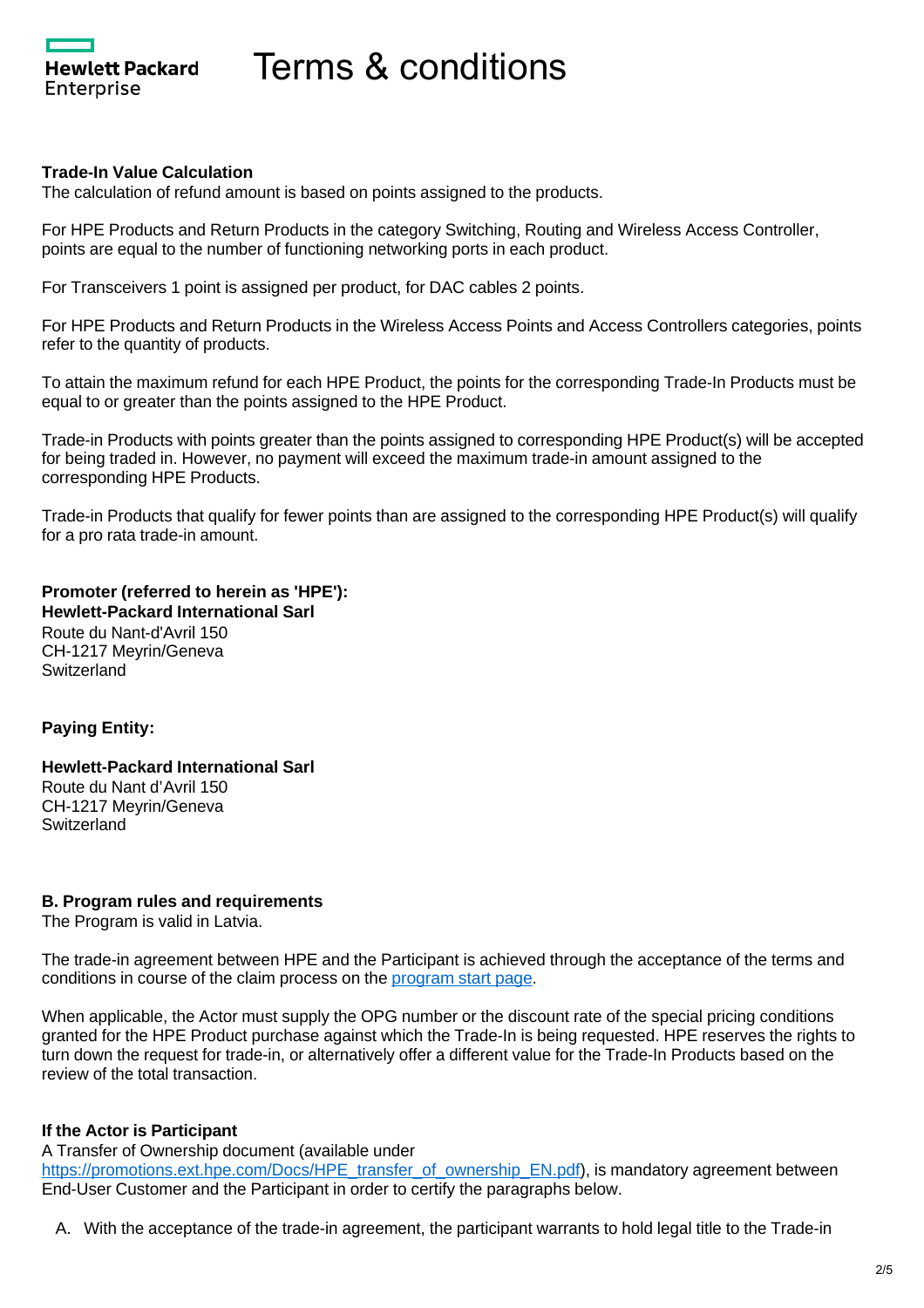**Hewlett Packard** Enterprise

Product(s), the Trade-In Product(s) are free of liens or security interest, the ownership is not subject to the rights of third parties and the Participant has the legal right to transfer the Trade-in Product(s) to HPE.

B. The Participant warrants that the Trade-in Product(s) are free of any restrictions or encumbrances, including third party software which may not be transferred or for which royalties are due.

# **If the End-User Customer is Participant**

- A. With the acceptance of the trade-in agreement, the participant warrants to hold legal title to the Trade-in Product(s), the Trade-In Product(s) are free of liens or security interest, the ownership is not subject to the rights of third parties and the Participant has the legal right to transfer the Trade-in Product(s) to HPE.
- B. The Participant warrants that the Trade-in Product(s) are free of any restrictions or encumbrances, including third party software which may not be transferred or for which royalties are due.

The trade-in values as indicated by HPE only apply for Trade-in Products that are returned complete, in working condition and with all accessories belonging to it. Packaging Instructions available on the [program start page](https://promotions.ext.hpe.com/WMCF.Web/lv/en/promotion/20241/?ocugid=) must be followed.

The total amount of Trade-In refunds paid to a Participant within one month may not exceed 5.000,00 EUR. In circumstances when the monthly total of claimed Trade-In value is higher than 5.000,00 EUR/month, the Participant need to get in touch with an HPE sales representative to obtain approval.

The Participant will be solely responsible for removing all sensitive data before returning products to HPE, and HPE shall not be responsible for maintaining the confidentiality or privacy of any sensitive data that remains on such component.

Trade-in Product(s) returned to HPE must not be contaminated with biological, chemical or radioactive materials.

The Trade-in Product(s) for return must be located within the country the Participant registered to the Program.

Applications for collection of Trade-in Products from offshore locations cannot be accepted.

The ownership of the Trade-in Product(s) will be transferred to HPE upon handover of the product to the designated HPE Test Center.

The delivery of the Trade-In Product(s) to HPE's designated Test Center shall be final and effective to transfer title of such product to HPE free and clear of all liens and encumbrances.

The Trade-in Product(s) defined in the web registration under the program must be handed over to HPE to qualify. After receipt in HPE's handling house, no Trade-In Product(s) (including accessories) can be returned again to the participant. These Trade-In Product(s) remain the property of HPE.

The Trade-In Product(s) must match the details provided during the registration process. If they do not match, HPE reserves the right not to pay any trade-in value or to debit the difference in trade-in value between the stated and actually received Trade-in Product when the trade-in value of the incorrect product is less.

HPE warrants environmentally friendly disposal of Trade-In Product(s). The Trade-In Product(s) are recycled in the country of the Test Center where it has been tested and may not remain within the country where it was collected.

# **C. Program Steps and Timing**

The Participant can register, obtain information about the [program](https://promotions.ext.hpe.com/WMCF.Web/lv/en/promotion/20241/?ocugid=) and request a trade-in offer on the program [start page](https://promotions.ext.hpe.com/WMCF.Web/lv/en/promotion/20241/?ocugid=).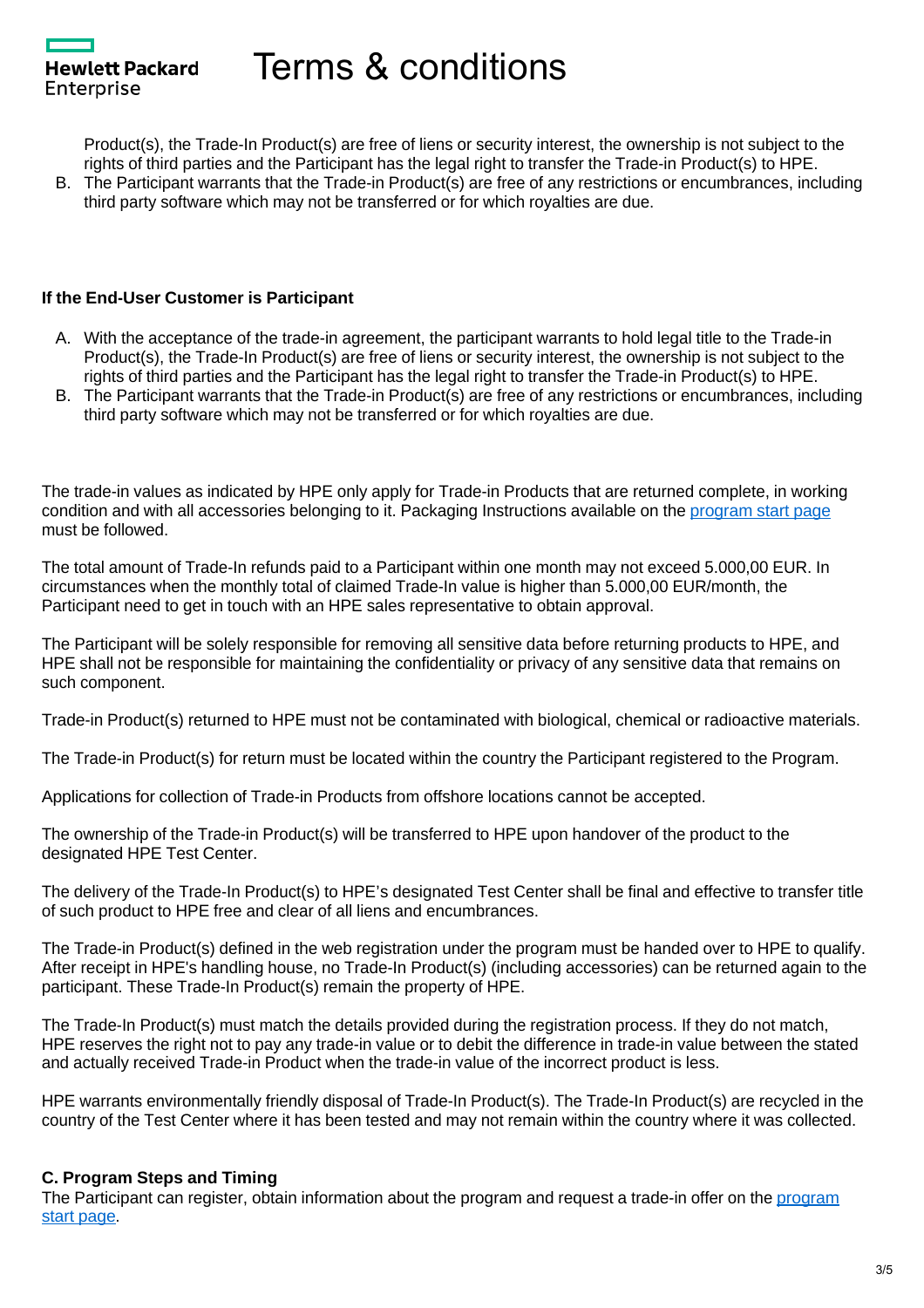Registrations must be submitted online, within 30 days after date of sale.

The date of the invoice to End-User Customer shall be considered as the date of sale.

The invoice must contain the following information:

Hewlett Packard

Enterprise

- **Name and address of the End-User Customer**
- Name and address of the Seller, in accordance with the letterhead
- Model and serial number of the HPE Product.

When the Actor is Participant in addition the purchase invoice for the HPE Products and the completed Transfer Of Ownership document (available under

[https://promotions.ext.hpe.com/Docs/HPE\\_transfer\\_of\\_ownership\\_EN.pdf\)](https://promotions.ext.hpe.com/Docs/HPE_transfer_of_ownership_EN.pdf), indicating all Trade-In Products subject to the claim, signed by the End-Customer is needed.

The mandatory proof of sale documents must be uploaded during completion of the trade-in request on the [program start page](https://promotions.ext.hpe.com/WMCF.Web/lv/en/promotion/20241/?ocugid=).

Uploaded documents are exclusively used for validation of eligibility to participate in this Program. The information will not be shared with any other processes and function outside the Program.

Participants who did not provide HPE with all mandatory information will be notified via email and offered the opportunity to provide the missing items within 7 calendar days. If the Participant still fails to comply with the terms and conditions, the request will be rejected.

Collections are carried out for full lots of trade-in products. If Trade-In products are to collect at different locations, or there are multiple collections at different dates, the trade-in claim must be splitted in corresponding batches. Please contact [trade-in@tpps.mail.hpe.com](mailto:trade-in@tpps.mail.hpe.com) for support in such cases.

On the agreed date, HPE will dispatch a carrier to the address the Participant advised during registration. If it is not possible for said carrier to come on the agreed date, carrier will contact the Participant to agree a new date.

The charges for the collection are carried by HPE.

For preparation of the Trade-In products the **Packing instructions** must be followed.

If the Participant does not adhere to the packaging instructions, or if the Trade-In Product is not provided at the agreed time and the carrier has to carry out a new collection through fault of the Participant, HPE reserves the right to deduct a sum appropriate to the costs incurred.

If a trade-in product other than that stated in the web registration has been returned to the test center, HPE is entitled to charge the participant the incurred costs for the return.

The period between acceptance of the request to return and the readiness for collection of the HPE Product(s) must not exceed 60 calendar days.

The trade-in value is paid by HPE to the Participant. The payment will be made by electronic bank transfer within 45 days after receipt of the trade-in product at the test center.

Payment can only be made to a bank account within the country where the Participant registered for the Program.

#### **Invoicing for reimbursement**

To ensure a consistent and correct invoicing of the trade-in value, HPE creates a self billing invoice on behalf of the Participant.

This invoice is sent to the Participant attached to an e-mail.